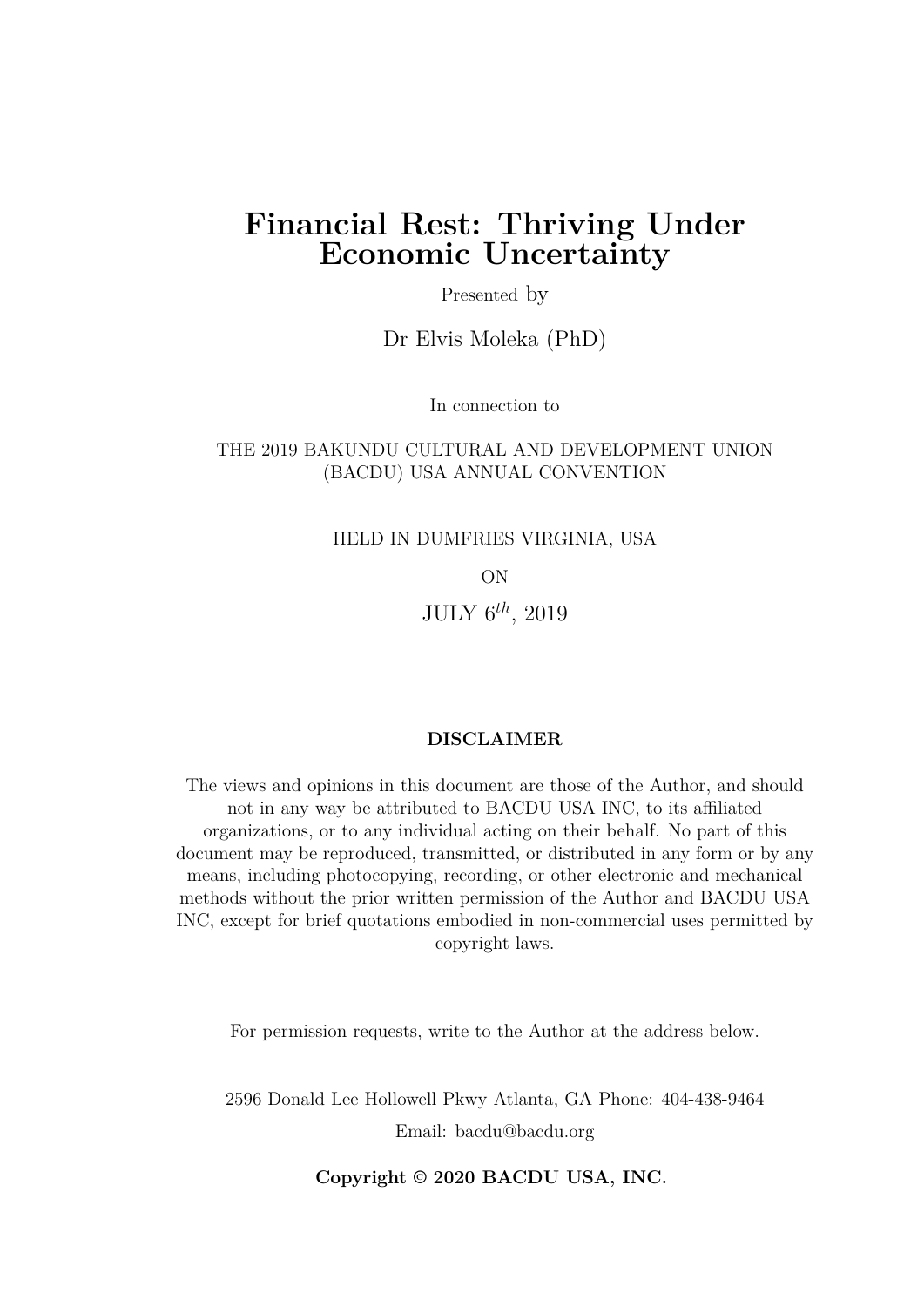# <span id="page-1-0"></span>**Contents**

|              | Contents |                                                                                   | <i>ii</i>        |
|--------------|----------|-----------------------------------------------------------------------------------|------------------|
| $\mathbf{1}$ |          | Introduction                                                                      | $\mathbf{1}$     |
|              | 1.1      |                                                                                   | $\mathbf{1}$     |
|              | 1.2      | Why must we continue to develop? $\ldots \ldots \ldots \ldots \ldots$             | $\overline{2}$   |
|              | 1.3      | Structure of the Article                                                          | 3                |
| $\bf{2}$     |          | Solutions to Issues facing the Bakundu Communities                                | $\boldsymbol{4}$ |
|              | 2.1      |                                                                                   | $\overline{4}$   |
|              | 2.2      |                                                                                   | $\overline{5}$   |
|              | 2.3      | Ways of Propelling Economic Growth within Bakundu Communities                     | $6\phantom{.}6$  |
|              |          | Launching of a BACDU USA Monthly Magazine<br>2.3.1                                | $\,6$            |
|              |          | Skills training and Scholarship Opportunities<br>2.3.2                            | 6                |
|              |          | 2.3.3                                                                             | $6\phantom{.}6$  |
|              |          | Customer-service Approach to Reduce Membership Attri-<br>2.3.4                    |                  |
|              |          | tion Rate $\ldots \ldots \ldots \ldots \ldots \ldots \ldots \ldots \ldots \ldots$ | 6                |
|              |          | BACDU USA/Global Youth Forum<br>2.3.5                                             | $\overline{7}$   |
|              |          | Resource Mobilization and Entrepreneurship<br>2.3.6                               | $\overline{7}$   |
|              |          | Monitoring, Implementation Plans and Raising our Growth<br>2.3.7                  |                  |
|              |          |                                                                                   | $\overline{7}$   |
|              |          | 2.3.8                                                                             | 8                |
| 3            |          | Plan of Action                                                                    | 9                |
|              | 3.1      |                                                                                   | 9                |
|              | 3.2      |                                                                                   | 10               |
| 4            |          | <b>Financial Rest</b>                                                             | 11               |
|              | 4.1      |                                                                                   | 11               |
|              | 4.2      |                                                                                   | 11               |
|              | 4.3      |                                                                                   | 12               |
|              | 4.4      | Financial Tips                                                                    | 12               |
|              | 4.5      | Having a Financial Growth Mindset                                                 | 13               |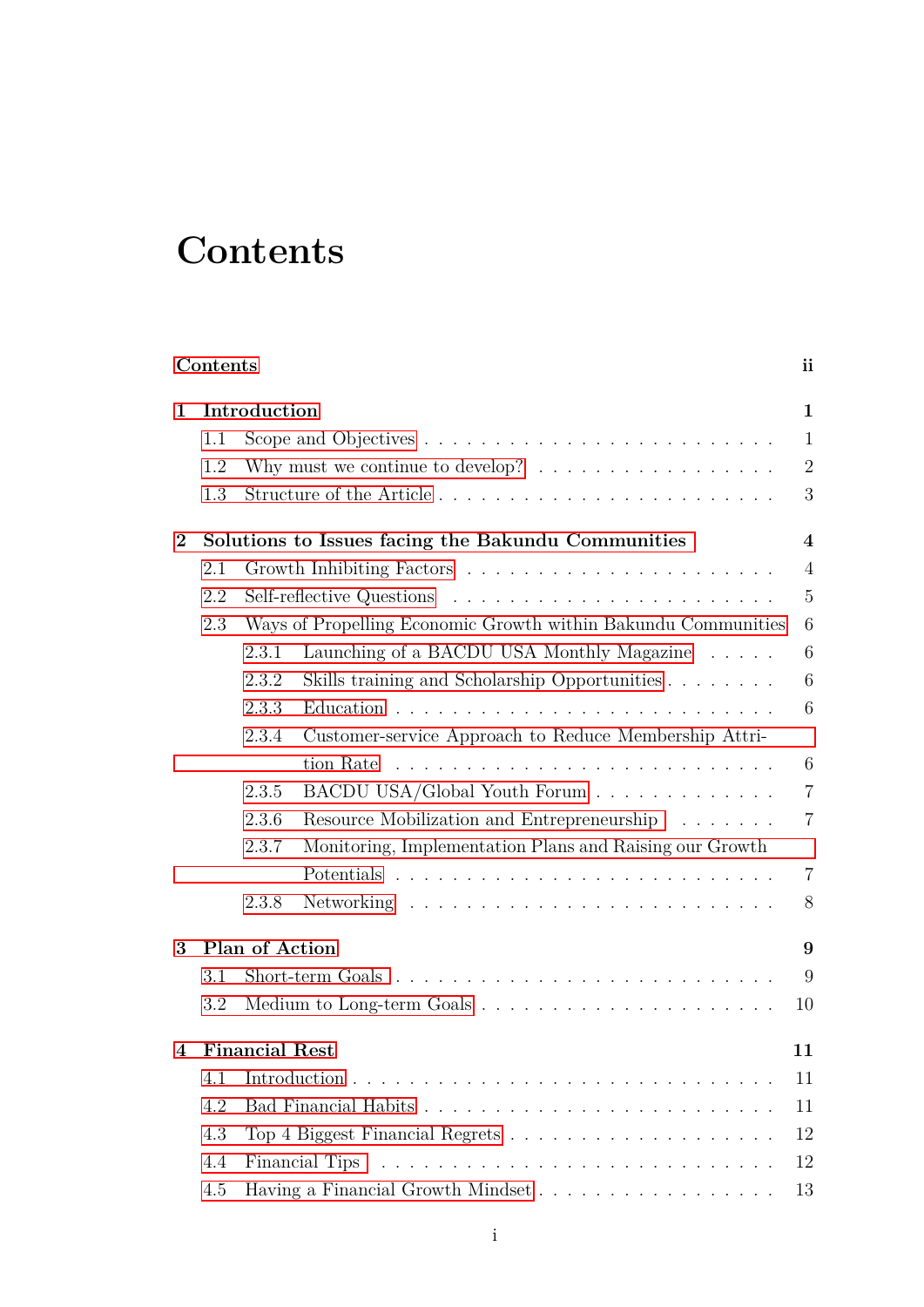|   | 4.6 |                                                                                 | 13 |
|---|-----|---------------------------------------------------------------------------------|----|
|   | 4.7 |                                                                                 | 14 |
| 5 |     | <b>Investment Strategies</b>                                                    | 15 |
|   | 5.1 | Let Money Work for you                                                          | 15 |
|   | 5.2 | Do what the Rich Do with Money $\dots \dots \dots \dots \dots \dots \dots$      | 15 |
|   |     | Generational Wealth Agents<br>5.2.1                                             | 15 |
|   |     | 5.2.2                                                                           | 16 |
|   |     | 5.2.3                                                                           | 16 |
|   |     |                                                                                 |    |
| 6 |     | Conclusion                                                                      | 17 |
| 7 |     | <b>Resources</b>                                                                | 18 |
|   | 7.1 |                                                                                 | 18 |
|   | 7.2 | $Cost-Saving \dots \dots \dots \dots \dots \dots \dots \dots \dots \dots \dots$ | 18 |
|   | 7.3 |                                                                                 | 19 |
|   | 7.4 |                                                                                 | 19 |
|   | 7.5 |                                                                                 | 20 |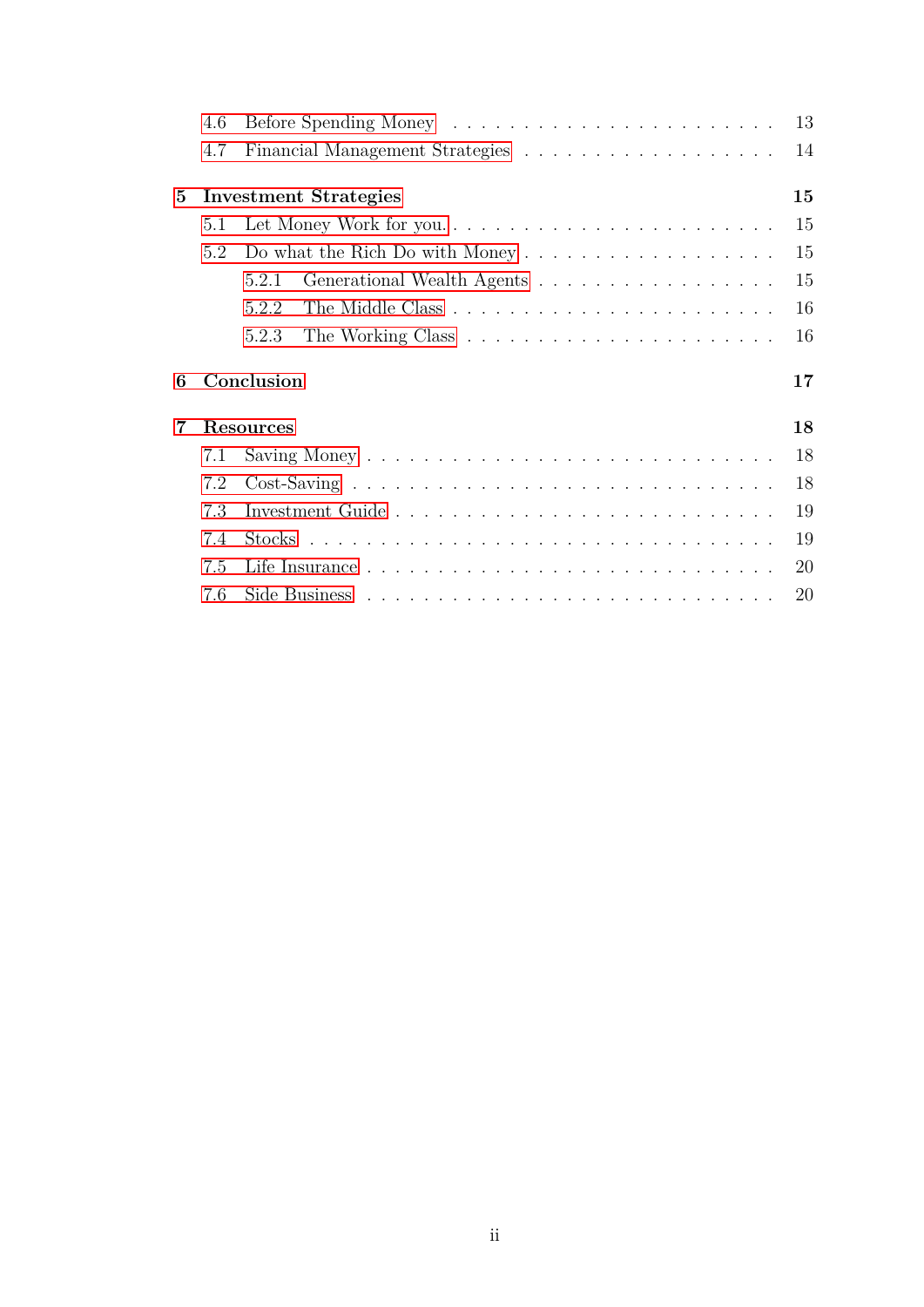# <span id="page-3-0"></span>**Introduction**

## <span id="page-3-1"></span>**1.1 Scope and Objectives**

Mr President, Distinguished Members of the BACDU USA Executive Committee, Ladies and Gentlemen, Brothers and Sisters, it gives me great joy to stand before you this morning to discuss issues about our heritage. I do not take this opportunity for granted, and I can rest assure you that your time would not be wasted. I had anticipated a day like this, because growing up and to this very day, I saw my parents working tirelessly to propel Bakundu communities.

I am particularly thankful to God Almighty for His Grace upon my life. Permit me to bring my beautiful wife and my family to the spotlight and appreciate them, because there is no successful man without a capable wife/family. This publication could not have been made possible without their support.

I also want to thank my parents and siblings for laying a solid foundation for me to be where I am today. They believed in me from an early start. I am very grateful for their love and support. In addition, I want to thank my Uncle, Tata Adolf Ebile and his wife Iya Naomi for their constant moral support. That said, I want to formally thank Sesse Dikala ("Tata Daniel Mukete"), my Co-host for electing me to present on this prestigious 12*th* Annual National Convention. Anyone could have presented. I guess I was chosen because of my technical professional knowledge, educational background, financial expertise and international experience all put together.

Let me start by saying that I didn't choose the topic, but our current condition (including socio-economic upheavals) decided the topic for us. We need to rest financially, but more importantly, surviving any unprecedented challenge,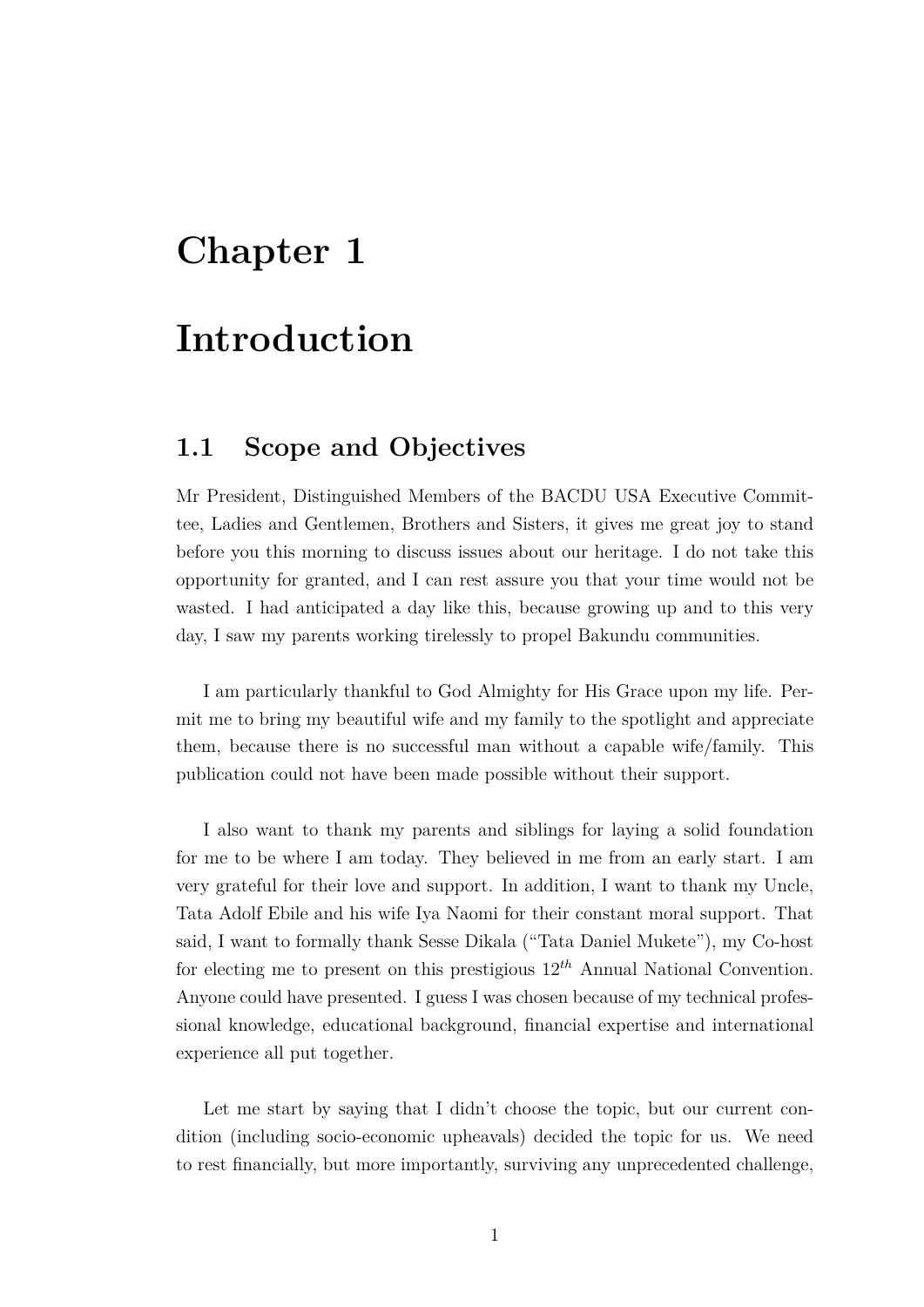like the one our people are currently facing. Our goal is to ensure that a Bakundu person is self-sufficient and to foster resource mobilization that has the capacity to increase economic growth.

What would your answer be if I were to ask how prepared is BACDU USA towards the next economic turmoil? This is not a question for us to answer right now, but to help us plan strategically to overcome future challenges. I would like to limit my talk to a non-political but social-cultural and economic one. My main objectives are:

- 1. To explain how the Bakundu heritage will survive in the next generations.
- 2. To highlight how a Bakundu man will navigate through channels of wealth, and be influential like many other ethnic groups.
- 3. To pinpoint the importance of training and leadership programs for development.
- 4. To equip the Bakundu people with information and knowledge so that they can take advantage of emerging opportunities.

#### <span id="page-4-0"></span>**1.2 Why must we continue to develop?**

You may agree with me that things have changed rapidly, and so too should our policies. We can no longer remain static in a dynamic society full of competition. If we do, "*the train will leave us behind, with goods still on our hands*." Looking back in History, we observed that most successful organizations were established during economic meltdowns. For example, the 1890 recession in the U.S. led to the creation of General Electric two years after it merged with Thomson-Houston Company (1892). General Motors was formed when the U.S. economy was trying to pick itself up after another crash in 1908. General Motors eventually added the Chevrolet brand in 1911.

IBM came into existence in 1911. The now very popular Disney was established in 1923 by brothers Walt and Roy Disney. Great product inventions like Tollhouse Cookies was incepted in 1933, just after the Great Depression. In the same vein, William Hewlett and David Packard incorporated HP in 1939. It is remarkable how life's challenges promote creativity.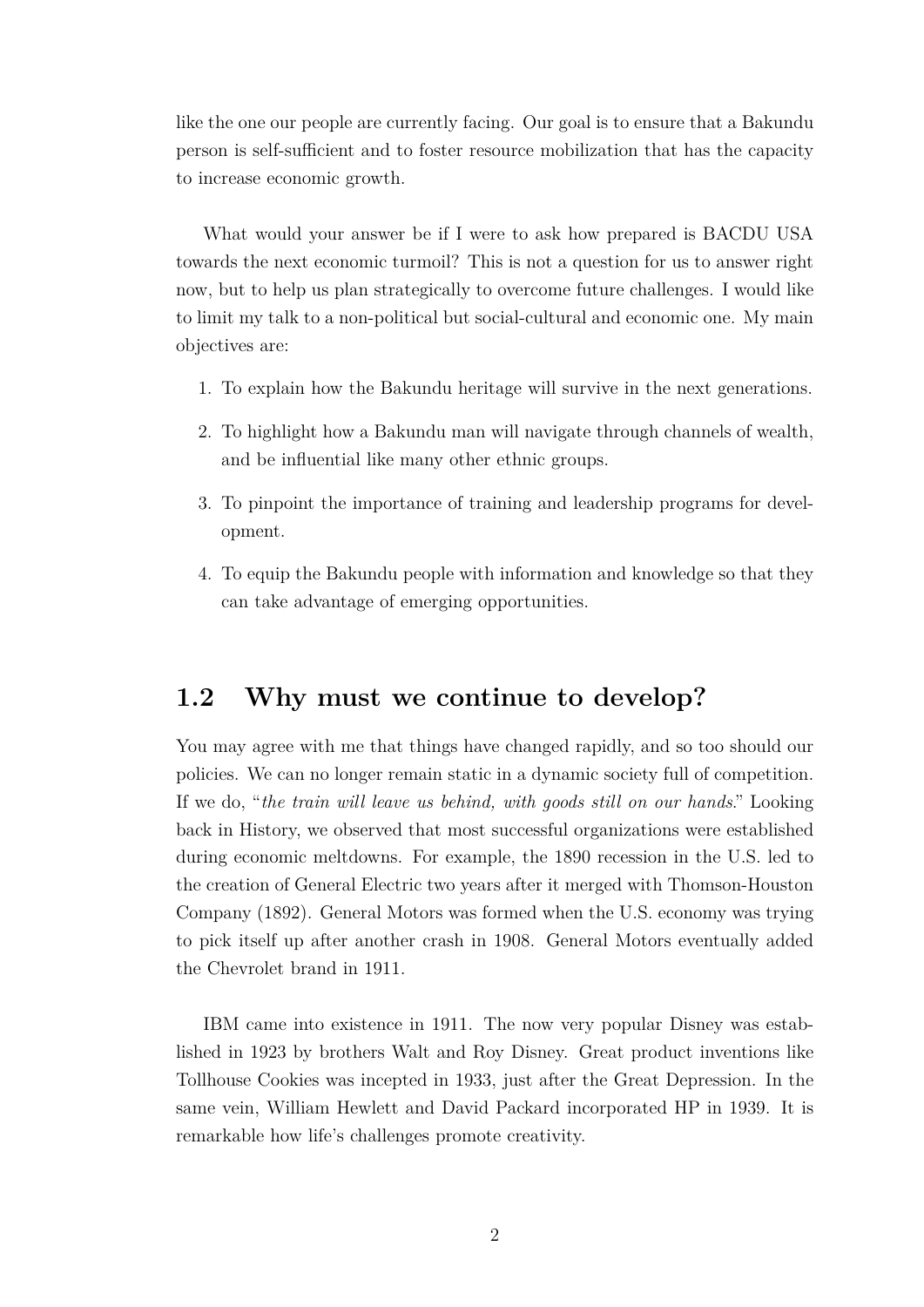We should therefore see our current crisis as an opportunity to grow. But growth as we know can only be accomplished if we can all agree to work together. Collaboration here does not necessarily mean that we won't have disagreements. We will of course! But we must always disagree to agree. The following questions demonstrate the nature of our problems, and please don't take this personally.

- 1. Who are you? Why are you here? What is your identity? Think of the Igbo or Bamileke's. Do they have some secret knowledge that comes courtsey of their wealthiness?
- 2. Is a Bakundu person where he/she ought to be? Have we neglected growth opportunities and now living a life of fear and wishes hoping things will change by themselves? No! change is not a thing, it's a process that involves the wellness of both our self-image and self-concept to say but the least.
- 3. We must all embrace change to achieve sustainable development. Why, when and how do we set measures for ourselves? Our lack of creativity, constant procrastination and passive intervention has caused us to be where we are today. This problem is generic to other Bantu ethnic groups as ethnographers have observed.
- 4. Have we fully taken advantage of the opportunities which nature has presented to us? This does not mean we have not improved. Of course we have, but our developments must be visibly viable, reliable as well as being productive.

#### <span id="page-5-0"></span>**1.3 Structure of the Article**

The remainder of the article proceeds as follows. Following the introduction, Chapter 2 discusses growth inhibiting factors and solutions. Chapter 3 focuses on action plans which if followed correctly will improve the living conditions of the Bakundu people. That is "reduce poverty and increased shared prosperity."

Chapter 4 focuses on financial rest. This section aims at developing our financial capacity, so that we can have the resources needed to help our people. Chapter 5 describes investment strategies to succeed under economic uncertainty. Chapter 6 is the conclusion, while Chapter 7 contains list of resources to improve our financial wellbeing.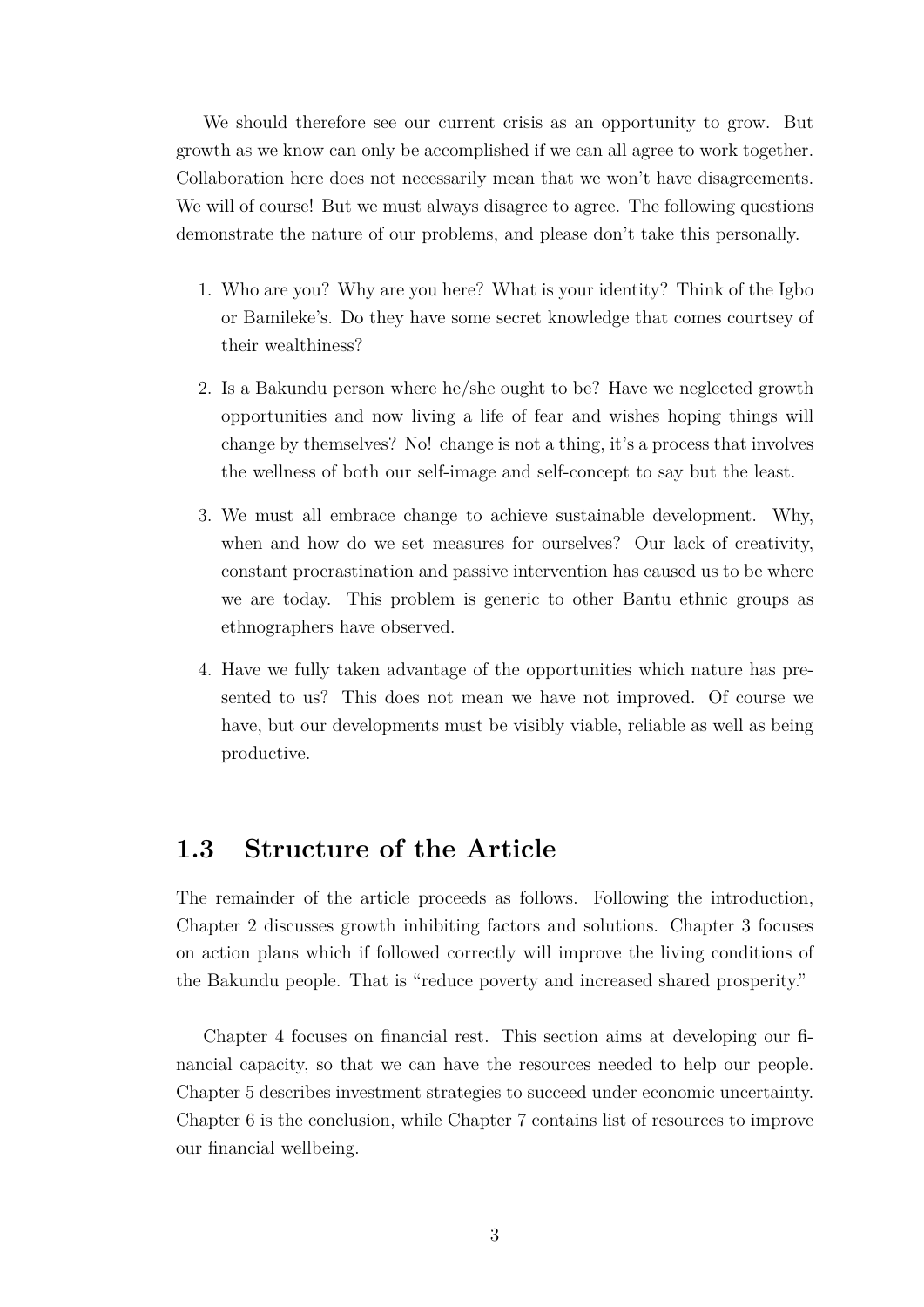# <span id="page-6-0"></span>**Solutions to Issues facing the Bakundu Communities**

## <span id="page-6-1"></span>**2.1 Growth Inhibiting Factors**

Our culture is what makes us unique, and we have showed great improvement in the areas of community building, outreach, empowerment and cultural inclusiveness while also embracing biblical love as a core principle. However, there is still work to be done in terms of capacity building and organic functionality, taking into consideration our individual needs as well. The following are some of the issues preventing us from expanding.

- 1. Poverty, and its vicious cycle, which is often generational. Our youths are not challenged by the fact that they saw their parents struggling, and therefore seek ways of ending generational poverty.
- 2. Ownership but no control. Our people take money from buyers even before the due season for certain cash crops. As a result, they are left with little or nothing after selling cash produce.
- 3. Lack of mindset for growth. We need to encourage our youths to be entrepreneurs, by creating businesses for themselves. For this to happen, we first need to empower them through community business development training programs.
- 4. Fear of failure and criticism. Failing to try out new things and the fear of being critized inhibits growth and development. Success can only come by increasing our failure rates.
- 5. Focus on survival and living on past successes. We should stop focusing on past achievements if we must see a spotlight for growth.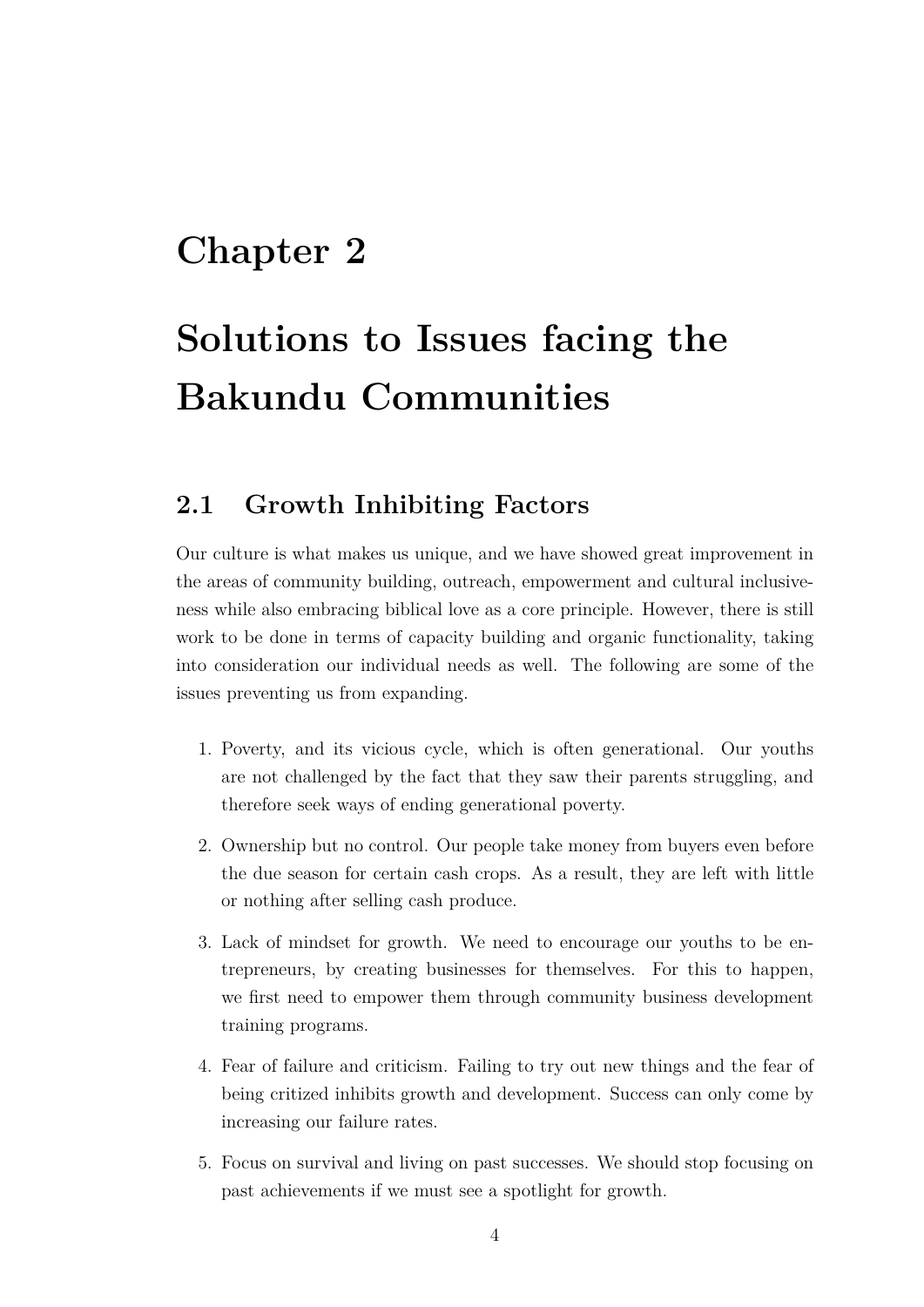- 6. Aware of challenges but non-sensitive to solutions. It's time to talk less and do more.
- 7. Insufficient monitoring framework. We need to adopt a framework of governance and control.
- 8. "The if not mentality" A house needs a foundation, and all other elements to be perfectly constructed. We need to develop a sense of team building to foster capacity development.
- 9. Borrow money to educate our children. Often regret later because of lack of proper financial literacy to invest in profitable businesses.

### <span id="page-7-0"></span>**2.2 Self-reflective Questions**

Have we determined what a Bakundu person likes doing? What brings us together in the first place? Is it a traditional dance, or a cultural event? Such events may be used as the basis for initiating development projects. That is in order to penetrate the mindset of our people, we first need to know who they are and what they enjoy doing. Is there any sought of competition in education, craftmanship, leadership, information technology to encourage youth participation? Are we educating our youths on trade (including sole proprietorship) and wealth generating activities?

It is also important to assess the mindset of the people, and introduce empowerment and training programs to create awareness. Empowerment goes far beyond knowledge and abilities. We need the courage of "I can do it mentality - Yes! it is possible." What is the active population in every Bakundu village? How have we used this information to benefit our communities? What would create jobs for our people? How much time do we need to resolve the challenges facing our communities?

In an attempt to answer these questions, section 2.3 discusses policy measures to improve the social and economic wellbeing of the Bakundu communities. We need a participatory approach if we must experience growth and development.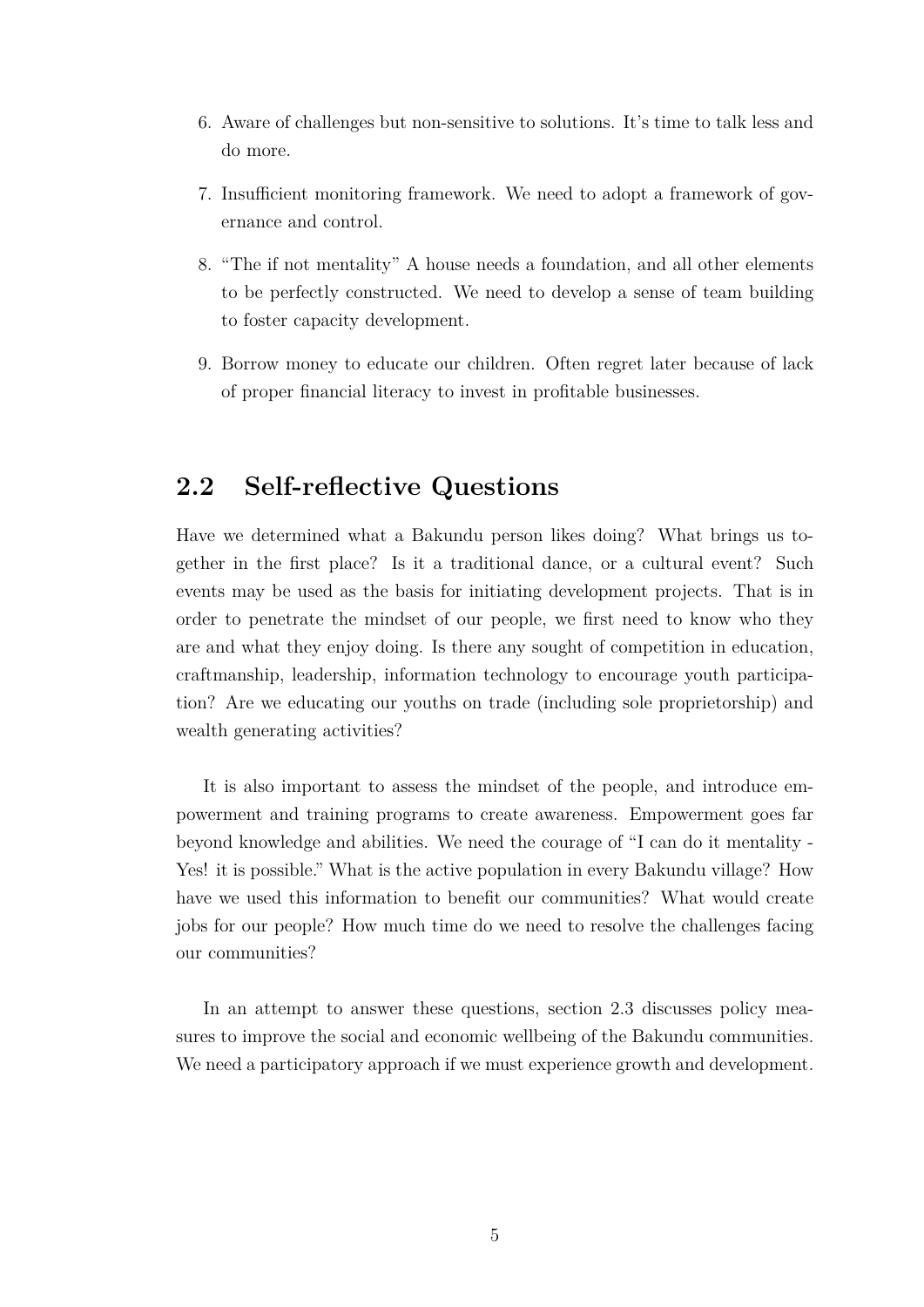## <span id="page-8-0"></span>**2.3 Ways of Propelling Economic Growth within Bakundu Communities**

#### <span id="page-8-1"></span>**2.3.1 Launching of a BACDU USA Monthly Magazine**

If time allows us, we should create a BACDU monthly magazine where local businesses can advertise their products. This aim is to help our local communities to make known their products to the markets, while also establishing our presence here and abroad. Businesses are craving for ways to market their products and advertisement costs a lot. The Communications Officer should decide on the content and frequency of published materials.

#### <span id="page-8-2"></span>**2.3.2 Skills training and Scholarship Opportunities**

Developing our technical and professional skills here and back home to take advantage of opportunities. We should focus on leadership development, including IT training programs. We need training programs that would create revenue for our people like starting-up a side business. What does it take to become a Realtor for example? Without generating revenue for ourselves, we cannot fully assist our local communities since they depend on our support.

#### <span id="page-8-3"></span>**2.3.3 Education**

It would be potentially wrong to conclude this article without emphasizing the importance of educational scholarship in community development. Though it may not seem like it today, we need to give out both merit-based and hardship scholarships to inspire Bakundu children. The aim is to encourage both career and community development. Our goal is to have as many Bakundu children complete First Degree to a bare minimum.

## <span id="page-8-4"></span>**2.3.4 Customer-service Approach to Reduce Membership Attrition Rate**

We must not neglect the human aspect of our organization. We need to employ a customer service approach to periodically check every registered member, to build stronger relationships, develop interactive and integrative skills which are necessary in the corporate environment. We need dedicated individuals to reach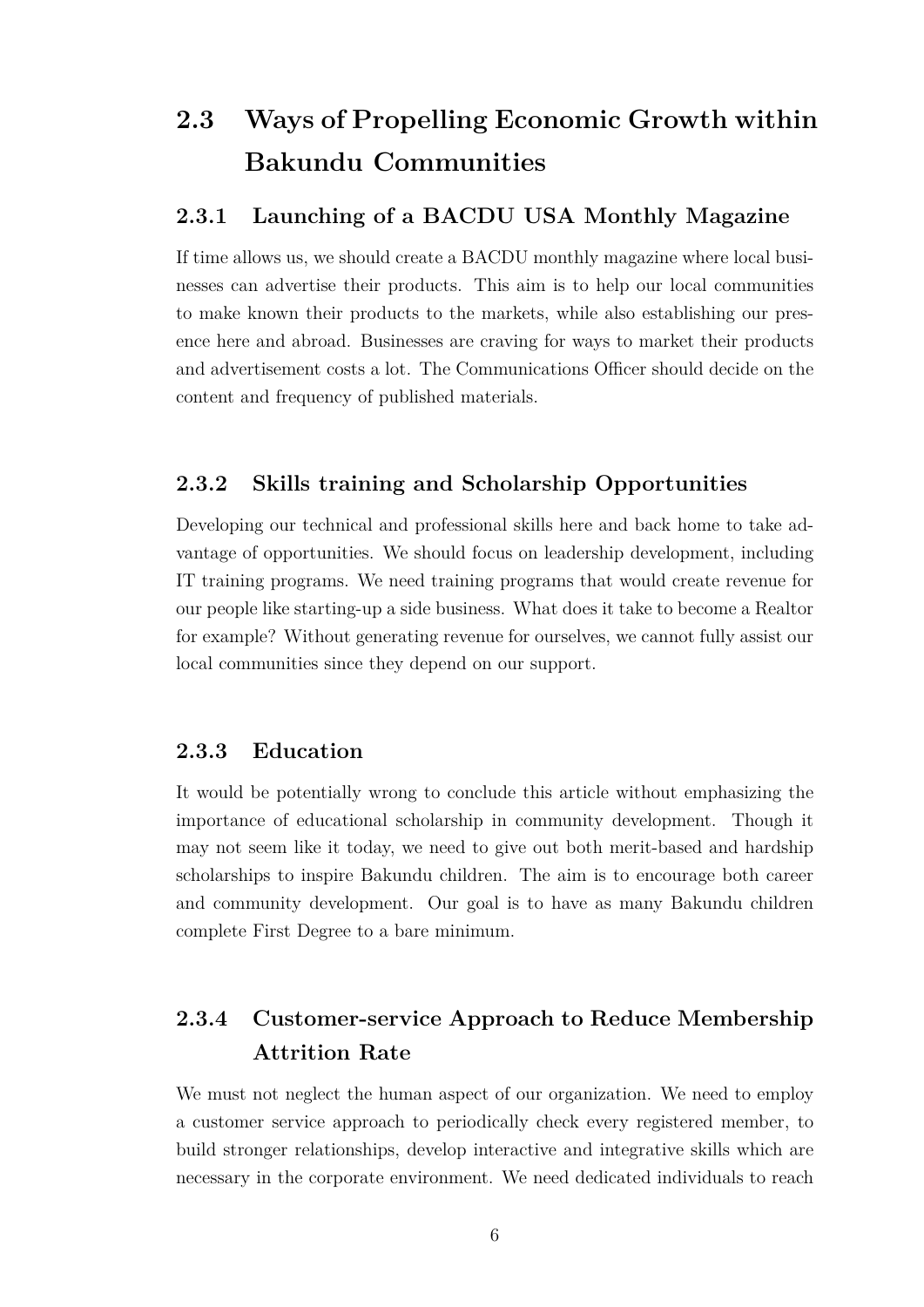out to our members on a regular basis.

#### <span id="page-9-0"></span>**2.3.5 BACDU USA/Global Youth Forum**

I have heard this echoed so many times, and whether we like it or not, it is important for our youths to create a BACDU USA or Global Forum for themselves and elect their own Executives. We can have a Senior BACDU member for monitoring purposes only, without interfering with their activities. Our youths are eager to learn, so let's give them the opportunity to introduce themselves to one another as they seek to develop knowledge and information. Our goal is to empower them from an early start as they are the leaders of tomorrow.

#### <span id="page-9-1"></span>**2.3.6 Resource Mobilization and Entrepreneurship**

Resource mobilization has the capacity of increasing growth. This is by far our greatest challenge. We cannot mobilize resources if we cannot generate income for ourselves. Fundraising should be the responsibility of every registered BACDU member. For example, organizing a leadership training conference since leadership skills are in demand in the corporate environment.

If we must see growth, we can't rely solely on our collective efforts. We need individuals to rise up to the challenge. We should challenge ourselves to comeup with development projects for our communities. In this way, BACDU would be seen like the ["Ted Talks"](https://www.ted.com/talks). BACDU USA may be registered in Georgia, but GA shouldn't be the only state championing development activities. It must be mandatory to every state where a Bakundu member is represented. It is left to the individual(s) to decide what they want to do. We can't achieve growth if we aren't taking ownership of responsibilities, set high standards for ourselves and be accountable for our decisions. It's your organization, so own it!

## <span id="page-9-2"></span>**2.3.7 Monitoring, Implementation Plans and Raising our Growth Potentials**

We have a lot of brilliant ideas already in place. We need actors and not spectators to implement and monitor policies. A little more tenacity from us could drive growth and development even during tough economic times. This does not mean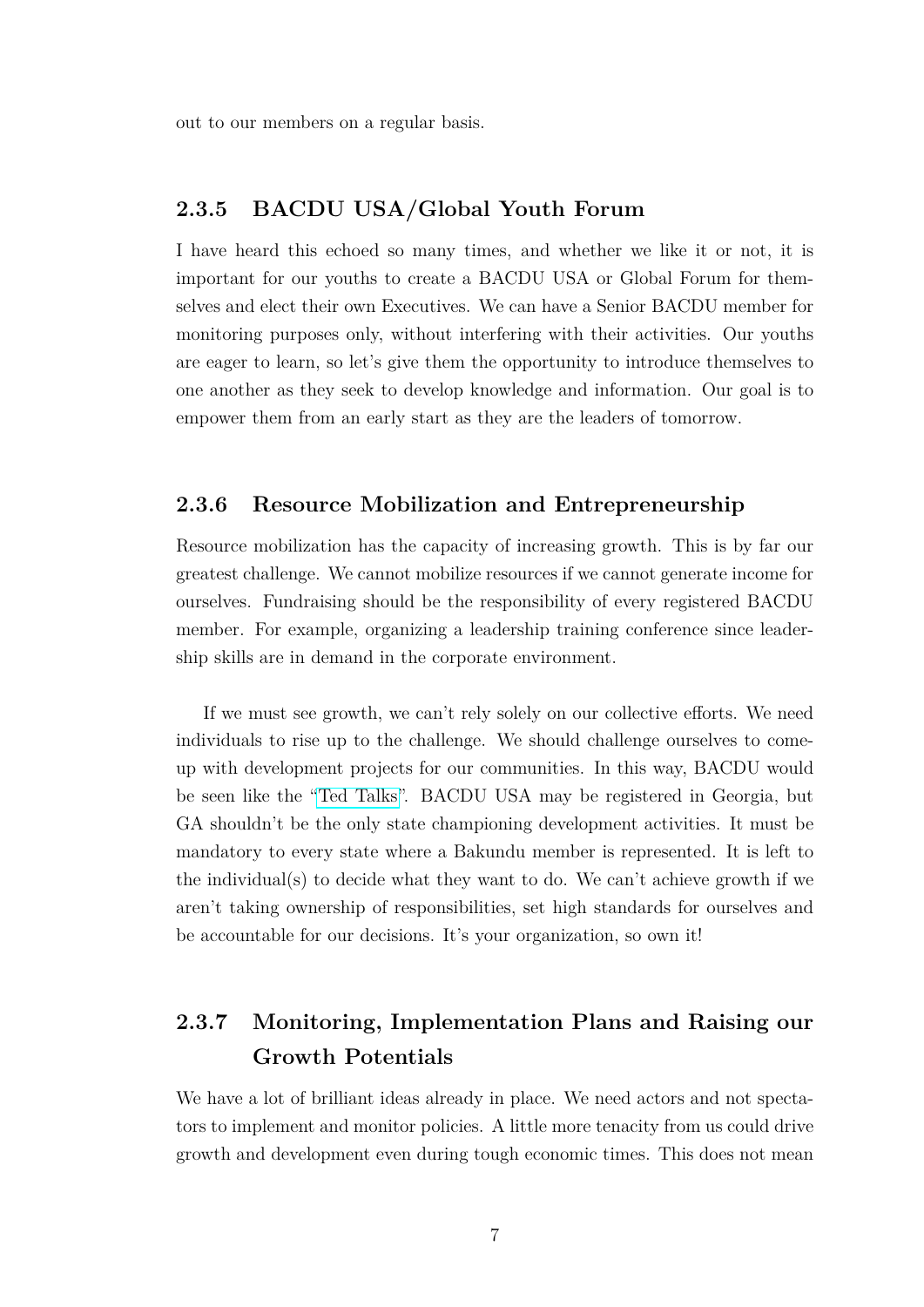we are not growing, we are, but haven't reached our peak or seen our best just yet.

We have a lot to do when it comes to helping our people back home. **Their failure is a mirror reflection of our failures**. The best policy for our people right now is a form of communal socialism – where they can all focus on a common goal, and then seek ways of expanding. Individual efforts will only increase the poverty gap as we have observed in the past. We want the poverty gap to reduce rather than increase.

#### <span id="page-10-0"></span>**2.3.8 Networking**

We can't continue to stay in isolation and expect to grow. There is no overnight success. We need a Marketing Manager to work with the Communications Director to find out what makes other NGO's successful. What are other NGOs doing that we are lacking? The findings will be published in our Newsletter. The educational and research elements of our work must come to life. We can only achieve this if we all agree to work harder for the benefit of our communities.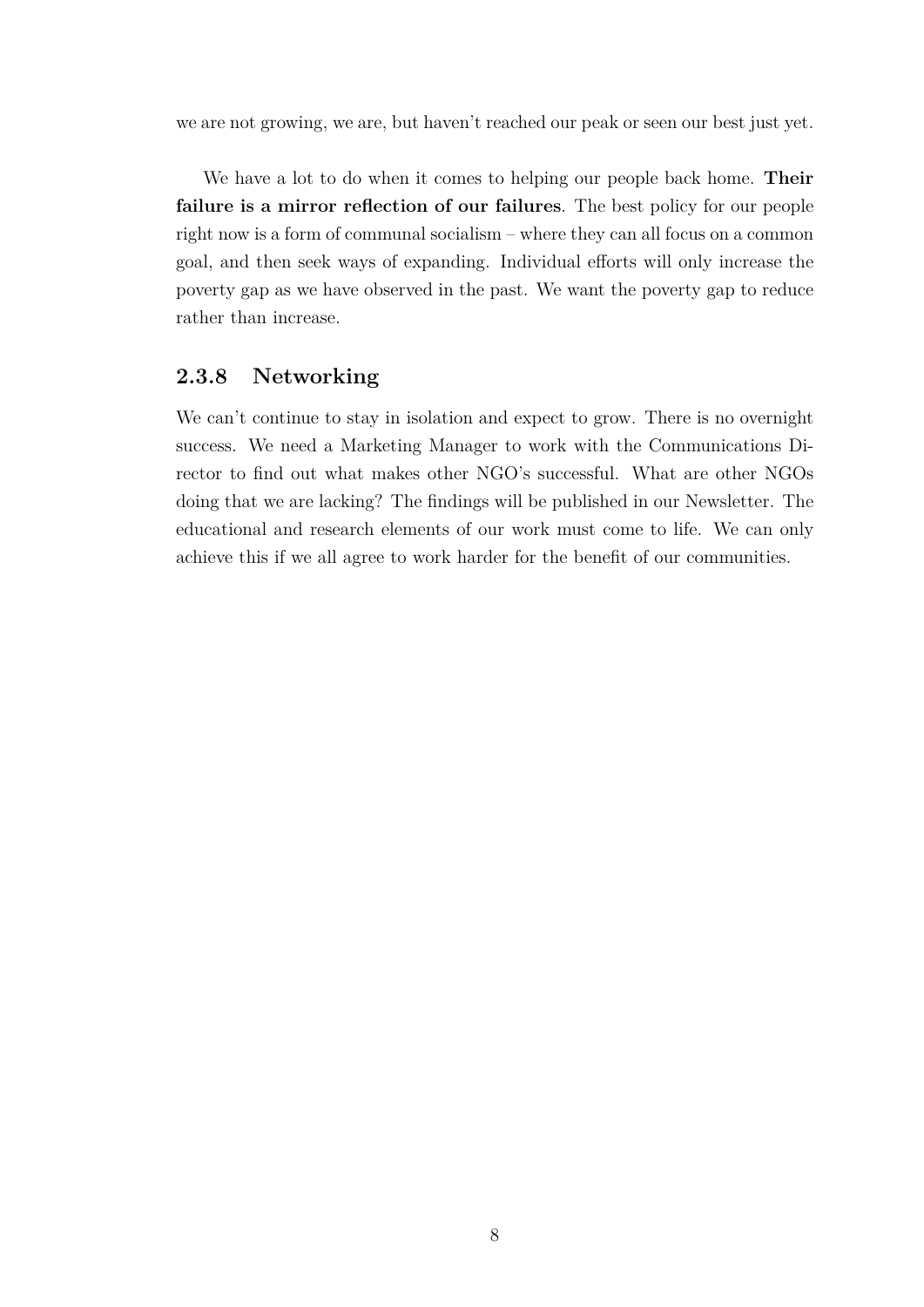# <span id="page-11-0"></span>**Plan of Action**

#### <span id="page-11-1"></span>**3.1 Short-term Goals**

We have said time and again that development cannot be achieved if we fail to educate our people - to know what they have. Use a targeted approach to focus on the unique characteristics of every village. This is because the problems may be the same, but characterized differently for every village. Every Bakundu community needs to embrace self-development through active community labor participation and youth empowerment by working together with the leaders from these villages.

In addition, we need to engage in vocational training programs including IT and leadership development. In the short-run, adopt some form of socialism in agriculture in terms of labor participation. Given that agriculture is the main form of income generation, gather the youths to farm a particular land, and then move on to the next and so on. In a year, productivity will be greater than just a single family working on the same land every year. This goes on to say encourage agricultural diversification and adopt good agricultural systems. At the moment, there is too much human labor in the production of Cocoa.

Train our youths to cultivate a habit of entrepreneurship by starting-up small businesses. With the required capital and infrastructure in place, sole proprietorship or petite trading is a practice all Bakundu communities must adopt. This will create healthy competition through business innovation, with large multiplier effects.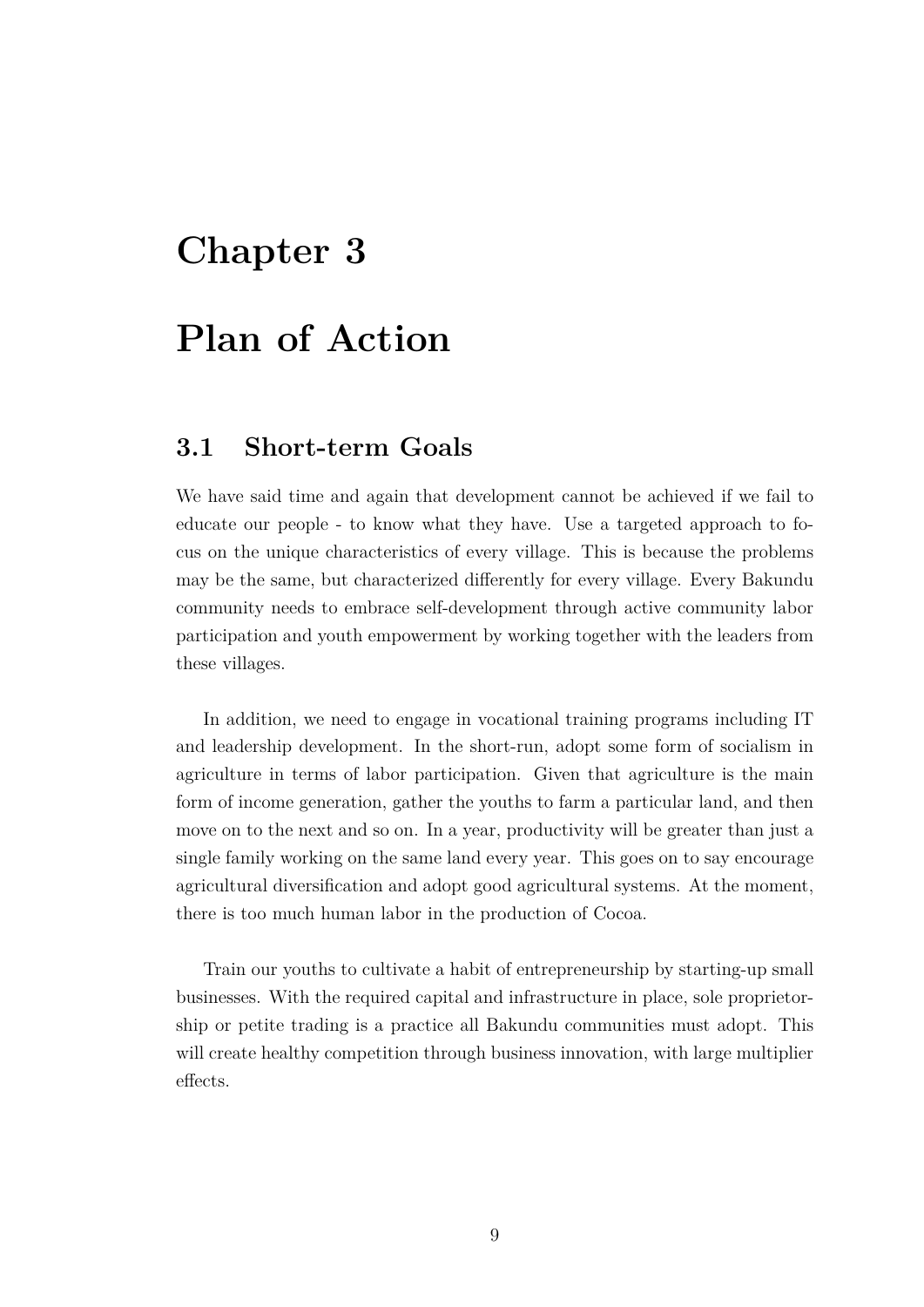#### <span id="page-12-0"></span>**3.2 Medium to Long-term Goals**

Although the following medium to long-term goals require more resources than the short-term objectives, nonetheless, we must start planning immediately. First, we need to create farm to market roads. India for example couldn't be where they are today without the World Bank Group's funds to create roads for development. What may help us right now is to get a cost-estimate of at least the major roads linking our villages to local markets, and then develop a strategy for raising funds with international bodies through proposal writing.

Second, develop strategies for intervention including **"failed schools.**" What happened to institutions that failed? Why did they fail? What has been done since they failed? Before even re-examining why these schools failed in the first place, we need to make sure that there are existing capacity for our children and young adults to foster education. Third, integrate teachers either through BACDU sponsored-programs or the Ministry.

Fourth, creation of networks of library in every Bakundu village and to teach our children not to read books for pleasure, but to gain knowledge and information. And finally, write proposals to take advantage of development projects from the "Ministry" where applicable. This is because development as we know is a dynamic and not a static process. We must do everything possible in our capacity to secure funding for the purposes of development.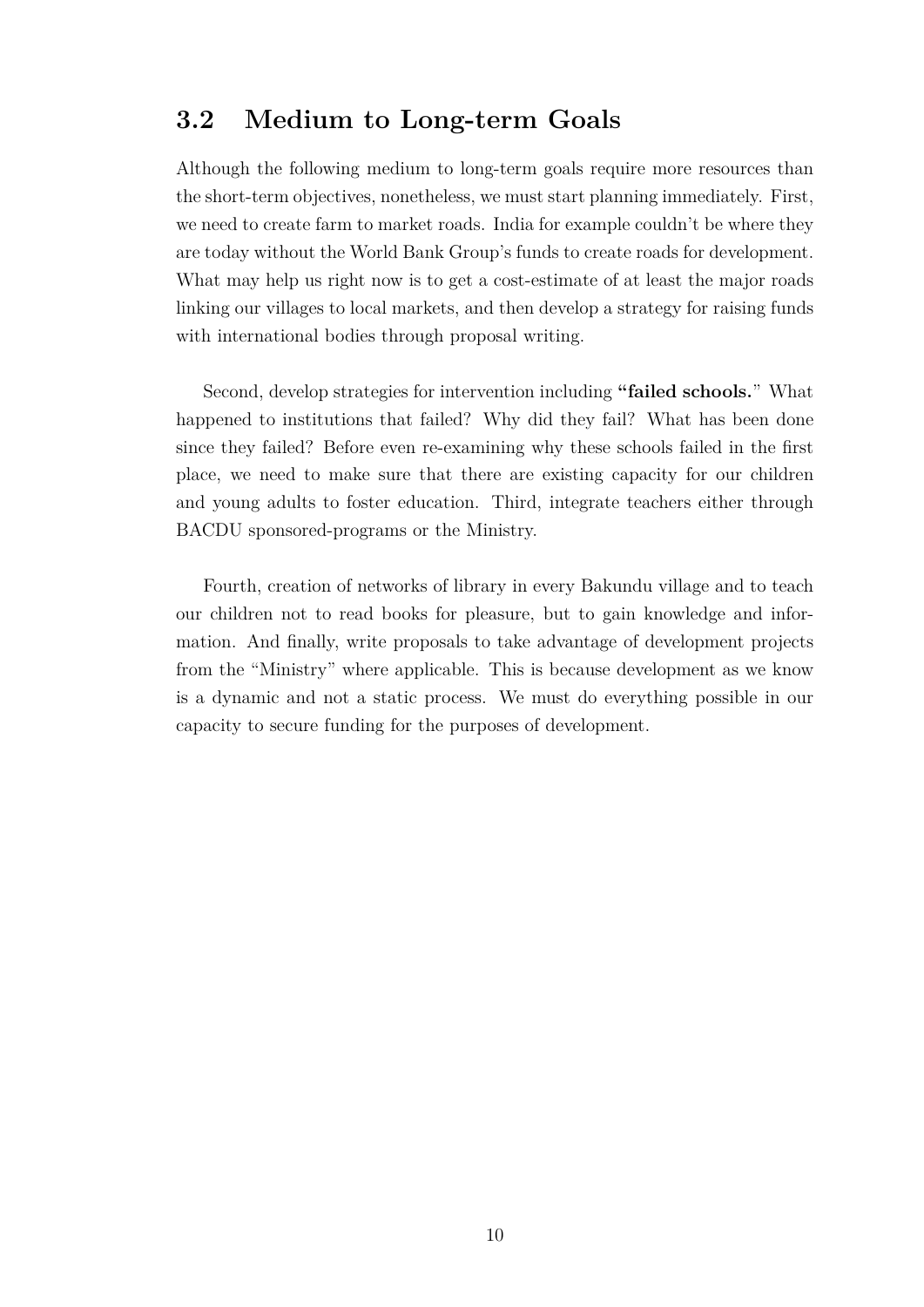# <span id="page-13-0"></span>**Financial Rest**

#### <span id="page-13-1"></span>**4.1 Introduction**

For those of us who were not present at the 2019 Virginia Annual Convention, we talked about "Financial Rest under Economic Uncertainties." We live in challenge economic times. During my presentation, I had asked "how prepared was BACDU USA towards the next Economic Meltdown"? As if I knew one was already underway. My intention then was not for the participants to answer the question, but it is imperative that we answer it now. The answer lies on strategic financial plans for the future encapsulated by the following strategies.

### <span id="page-13-2"></span>**4.2 Bad Financial Habits**

First, charging your credit card 24/7. Credit card is not a source of income. Most people "max" their credit cards and then pay high interest rates on the balance owed. Second, spending on a daily basis - we won't have the funds needed for capacity building if we spend daily. The rich don't like spending at all talk less on a daily basis. The tendency is that you might end up spending unnecessarily if you spend on a daily basis. This means plan your purchases by not spending daily.

Third, most people have little or no savings at all. It is true that one needs income to start saving. However, saving is not based on the amount of income earned. Saving is a mindset principle. The U.S. has one of the highest per capita GDP in the World, whereas they are almost bottom when it comes to saving. China on the other hand saves more than any other country because they have developed a saving mindset. Without savings you won't survive any unprecedented shock. As a policy rule, "**save at least 9 months of your monthly**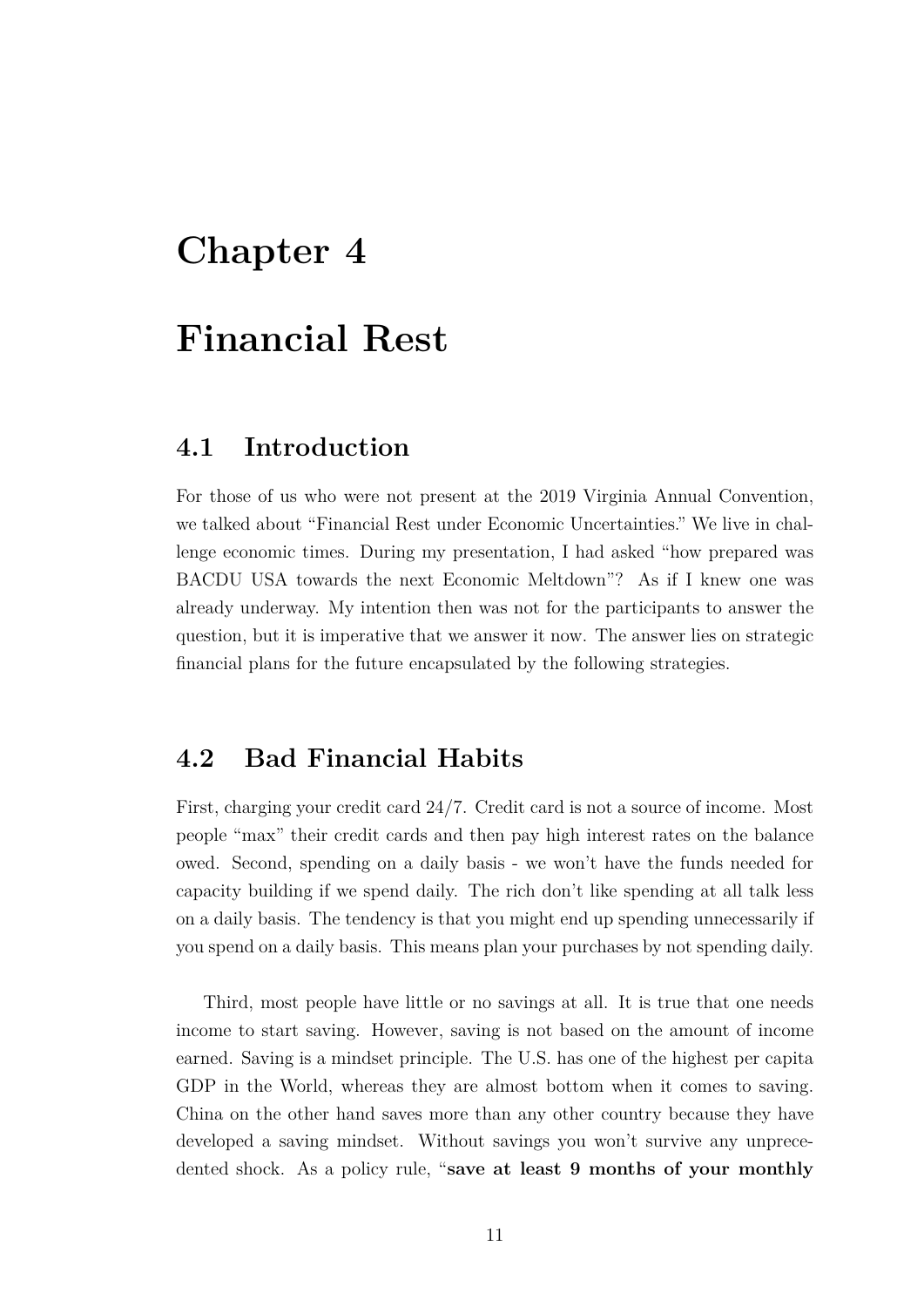#### **expenditure."**

Fourth, most people don't use a budget - which shows your financial outlook. A budget scheduler will help give a picture of your financial health and minimize over-spending. Fifth, while for some other people, it's not about the issue of saving or credit card expenditures. They are involved in unhealthy competition - everyone is buying a house, you want to buy a house as well. Run your own race!

Sixth, most people are constantly in debts. Avoid chewing more than you can swallow. Your goal should be to come out of debt as soon as possible, and before the age of 40. Finally, a majority of people spend without researching. The problem we have is not that there isn't any money but we are not frugal in our spending. Always compare prices before making a purchase, even if you have to wait a couple of days.

### <span id="page-14-0"></span>**4.3 Top 4 Biggest Financial Regrets**

In a similar vein, most people have regretted taking out too much debts (including student loans and credit cards), with low and high interest rates depending on context. Take advantage of [FAFSA](https://studentaid.gov/d/fafsa) to help with your student loan needs for low income households. If possible, send your children to government colleges and after graduation encourage them to work with the government for  $2+$  years and then apply for a loan forgiveness. This varies from state. From research conducted, debt cancellation is lower if your child went to a private College or University.

In addition, people suffer financial shock when they don't save for emergency. Contingencies will occur, and even the most budget conscious expert cannot predict every life event that comes their way. It is also important not to rely on one job - have at least 3 sources of income. Meanwhile, others have regretted not saving enough for retirement (including life insurance) or starting to save too late. Take advantage of retirement plans while still active at work. And finally, not saving enough for children's education.

#### <span id="page-14-1"></span>**4.4 Financial Tips**

To get out of debt, draft a budget and determine how you can reduce expenses to either pay off debt or save money. Create an emergency fund, typically 3 to 6 months of your current income. Your emergency income must be at least 6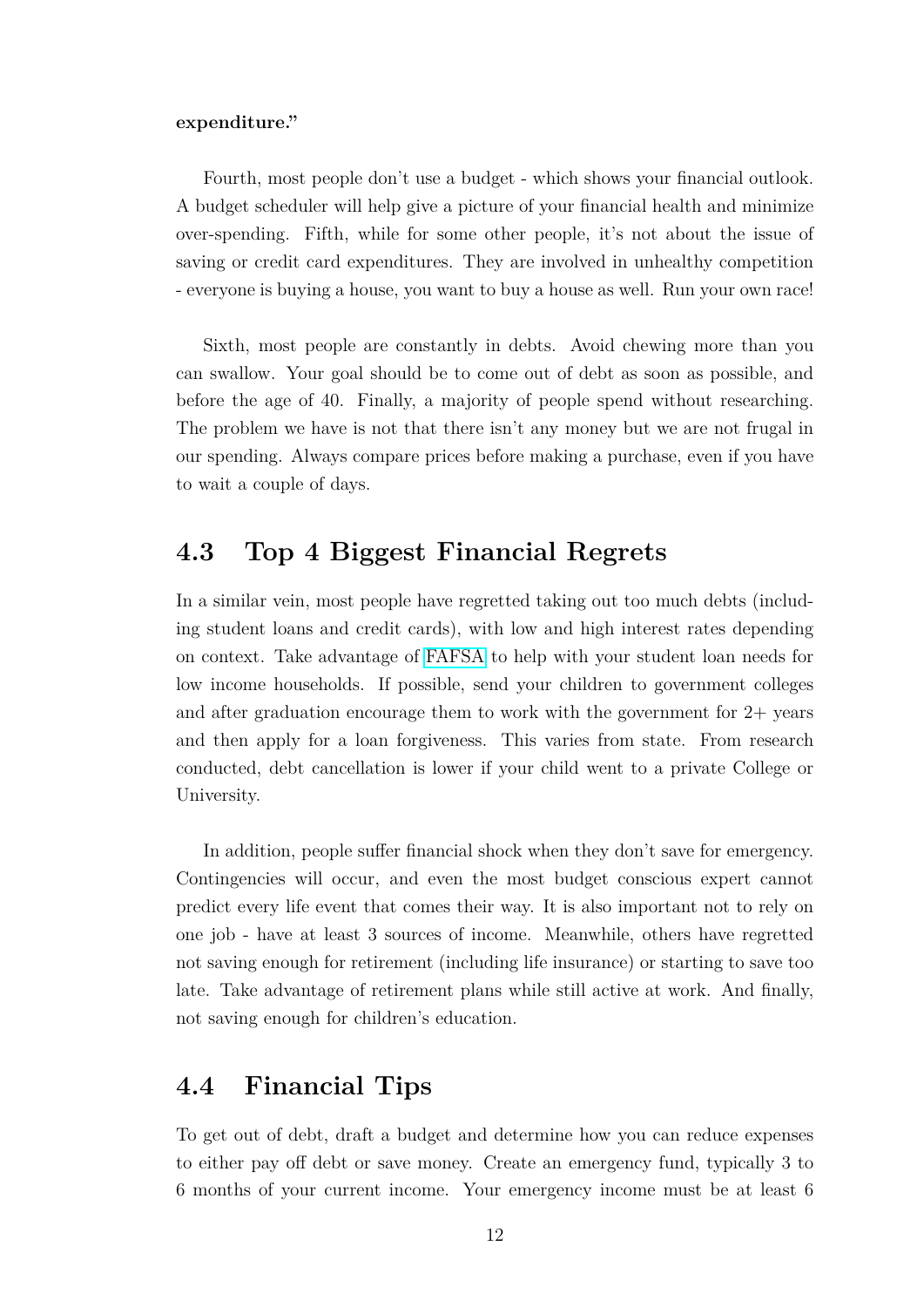months of your monthly expenditures. In total, you should at any given point have 15 months equivalent of your current monthly expenditures. What you have control of are your savings and investments.

It is advisable to save between 10-15% of your current monthly pay in your retirement plan. The percentage may fluctuate, depending on your expected monthly expenditure after retirement. Have enough insurance protection and save for children's college. In addition, pay off credit card debt with high interest rates. Use a credit reward card to buy things, and pay off the balance each month. The rich use their credit cards to either purchase a rental property or acquire a loan to start a business. Basically, use your credit cards for investment purposes.

#### <span id="page-15-0"></span>**4.5 Having a Financial Growth Mindset**

Think of any rich person you know. Have you ever asked why are they different from you? The answer is not far from what you already know. They simply have different ways of making, spending and saving money. They invest automatically and see investment like a strategy. The key is to invest early, often and never stop irrespective of your economic condition. Diversify your portfolio by investing in tangible assets like [real estate](https://reits.com/) that can grow in value over time. Asset diversification helps you to hedge against risk.

### <span id="page-15-1"></span>**4.6 Before Spending Money**

In order to have financial rest, you must keep your eyes peeled for good deals. The rich are frugal - they are not big spenders. They live below their means so that they can save and invest the difference. Living within or below your means is one of the best financial habit to master. For example, Warren Buffett uses coupon to buy coffee, and he does not spend more than **\$5.00** on coffee. According to Kevin O'Leary, each time you pick-up something to buy, ask yourself this question - do I really need this?

The wealthy understand the difference between wants and needs. The richest man in the world (Amazon Boss, Jeff Bezos) still drives a Honda Accord. We confuse between wants and needs which often leads to bad decision making. Don't use your money to buy luxurious goods when you are still building. The rich buy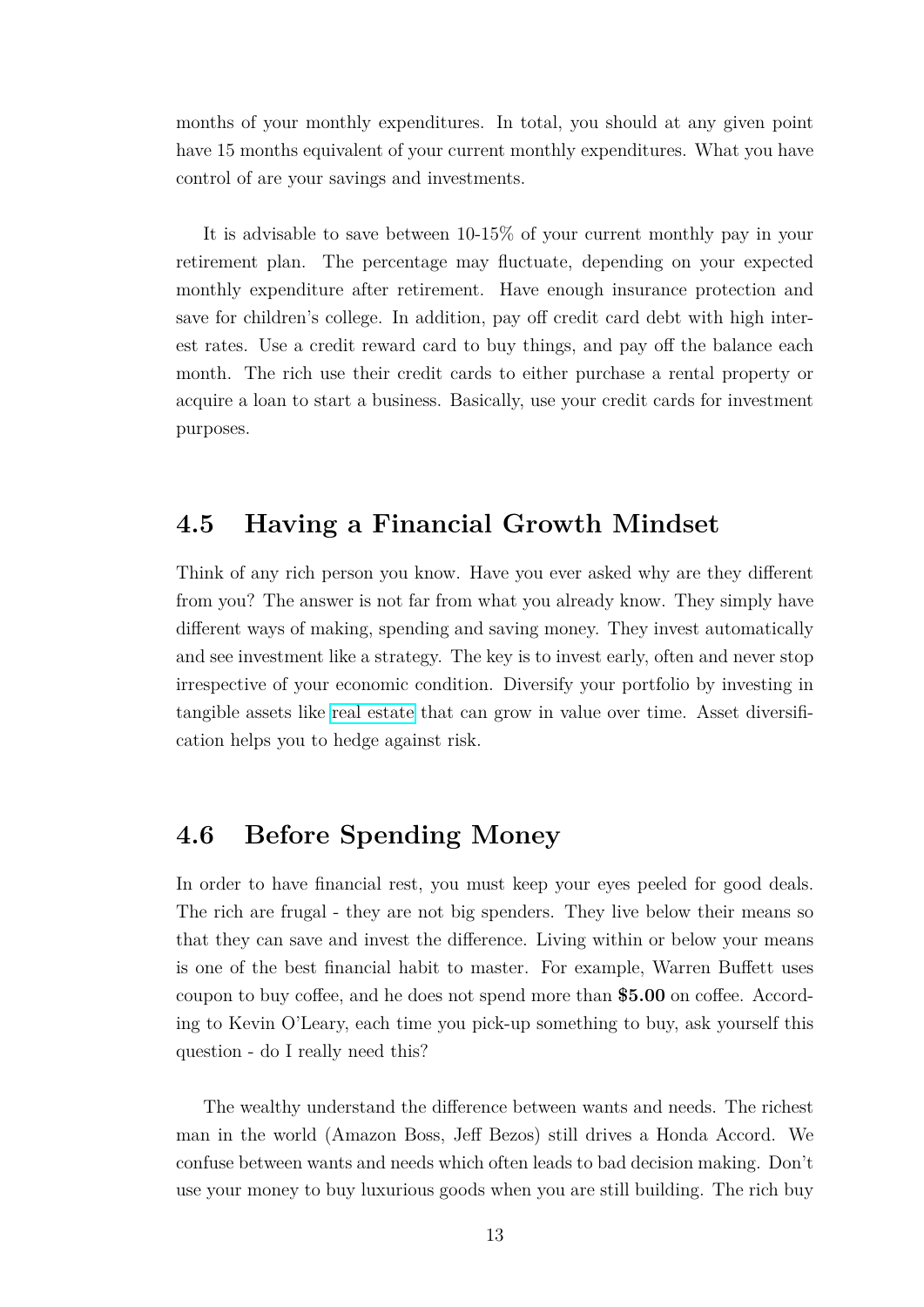luxurious goods after they have built sufficient financial wealth and resources for themselves. Don't just save money, invest. Take advantage of compounding interest rates by investing in index funds. Talk to your broker to help you make prudent investment decisions.

### <span id="page-16-0"></span>**4.7 Financial Management Strategies**

Don't keep up with the Joneses, they may be driving you straight to poverty. This means don't compare what your neighbor is doing. Focus on your race. Recognize emotional spending. That is don't spend when you are angry or just feel like spending. Remember that decreasing spending is usually a lot easier then increasing your income. Going back to debts, your debt load (including car payments) but not mortgage should not exceed 10-15% of your income.

Set a realistic budget and live within it. If you struggle with budgeting, use the "**envelop system."** By this, you use separate envelops and place money on each spending category. If you use all the money, then you can't afford to spend anymore on that category. Furthermore, use coupons, minimize your trips to the grocery, and buy only what is needed. Finally, don't forget to buy a travel insurance when travelling or boarding a flight. It may be expensive at the time, but the benefits are enormous. What if you can't travel, and need reimbursement, but had failed to purchase an insurance?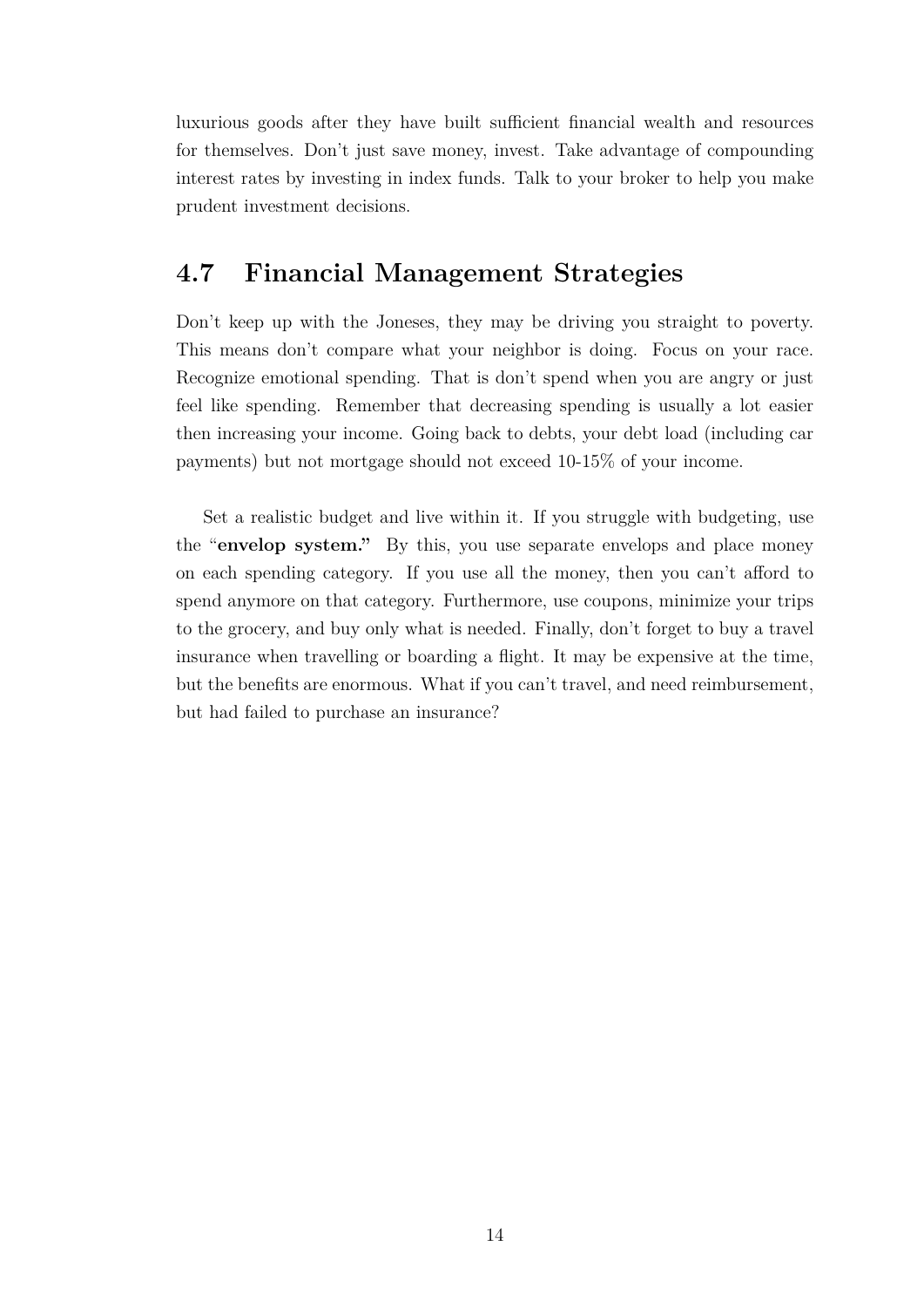## <span id="page-17-0"></span>**Investment Strategies**

#### <span id="page-17-1"></span>**5.1 Let Money Work for you.**

Just a quick reminder on saving, if you can't follow the **"70 - 20 - 10"** rule**,** you should at least save 10% of your income. This rule suggest 70% of your income is for consumption,  $20\%$  is your savings, and  $10\%$  goes in as your tithe. Generally speaking, investment can take different forms from: stocks, real estate, IRS (Traditional and Roth accounts) to  $401(k)$  etc. It is advisable to set aside cash for short-term investments. But even before doing so, understand how much risk you are willing to take in your long-term saving/investment plans.

For those in Real Estate, you can buy foreclosed homes and sell them at a higher value. Make sure you obtain Federal and State Licenses before engaging in any sort of business. Some people may decide to invest in stocks. You must be 24/7 available to track down market volatility. The best time to trade is between the hours of 9:30 to 11:30 AM. Some people prefer midnight. It's up to you, whatever strategy works best. In addition, buy and sell at limit order.

#### <span id="page-17-2"></span>**5.2 Do what the Rich Do with Money**

#### <span id="page-17-3"></span>**5.2.1 Generational Wealth Agents**

5% of the World's population are generational wealth agents. Below is a distributional effect of a \$5,000 check. Immediately the rich get this check, they know they only have  $\frac{1}{4}$  of it. **\$1,250** goes into their business account. And they are mindful of their business expenditures. In particular, their marketing cost cannot be more than 10% of their expected gross revenue. They will also reserve 25% or more into their tax account out of the \$5,000 check. Meanwhile, their financial account has \$1,250. This money is used to either invest in retirement account,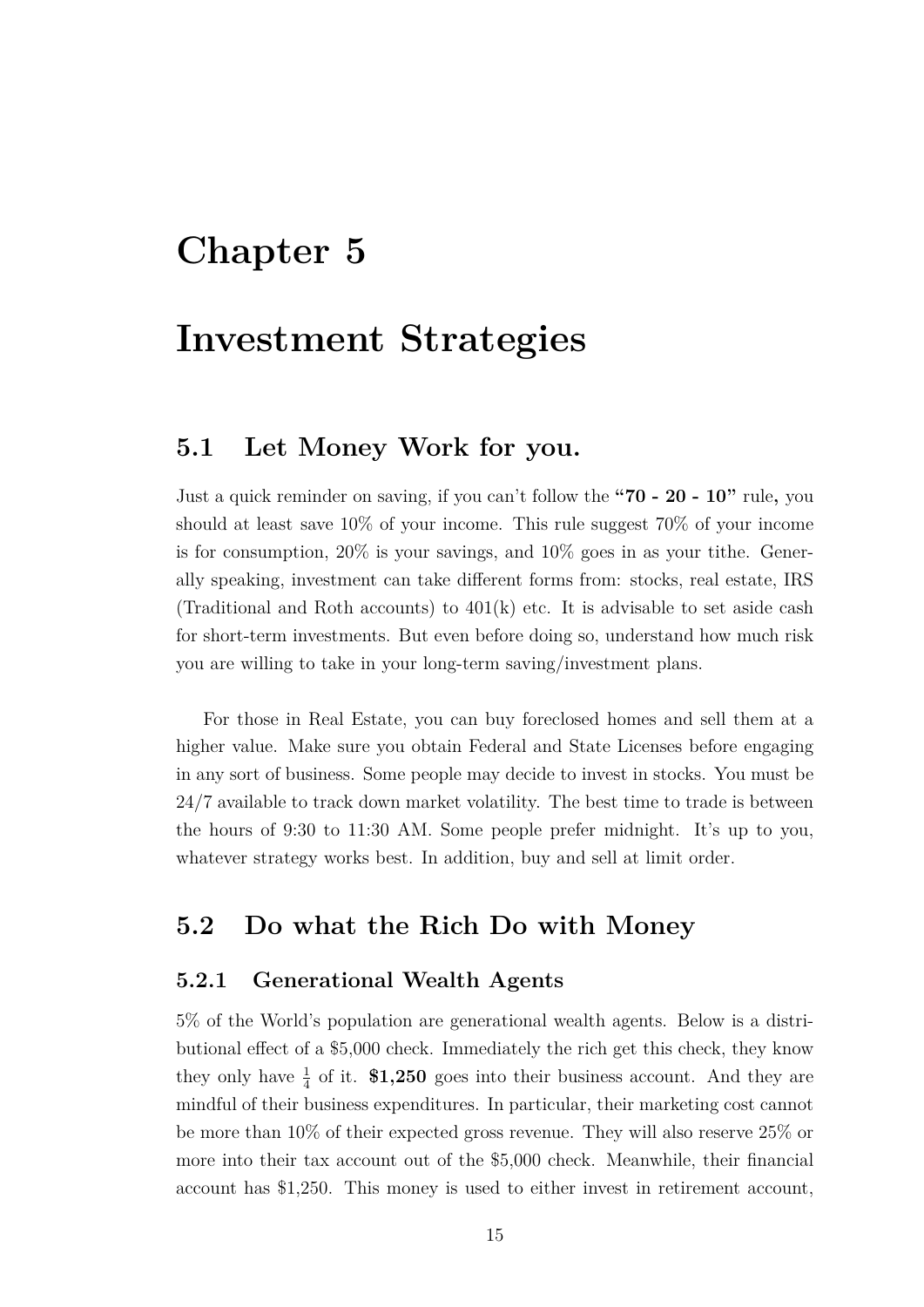stock market or bonds, use as cash to buy real estate. Finally, their personal account will contain only \$1,250. They will use this money for fun holiday or pay utility bills etc.

#### <span id="page-18-0"></span>**5.2.2 The Middle Class**

15% of wealth creators are the middle class. These are the comfortable class. This group applies the  $\frac{1}{3}$  rule. If you receive a check of **\$10,000** as a business owner, \$3,300 may go to your tax account, \$3,400 to your home account and \$3,300 to your business account. Investment isn't really a priority to this group of wealth creators. However, they are comfortable with what they have.

#### <span id="page-18-1"></span>**5.2.3 The Working Class**

On the other hand, 80% are the working class. They need to work in order to earn a living. A check of any amount goes directly to their checking account and they start spending immediately. They don't have any idea about debt reduction strategies or the "**money cooling"** effect. This may be due to the fact that this group barely make ends meet. Money behavior and money psychology affects this group.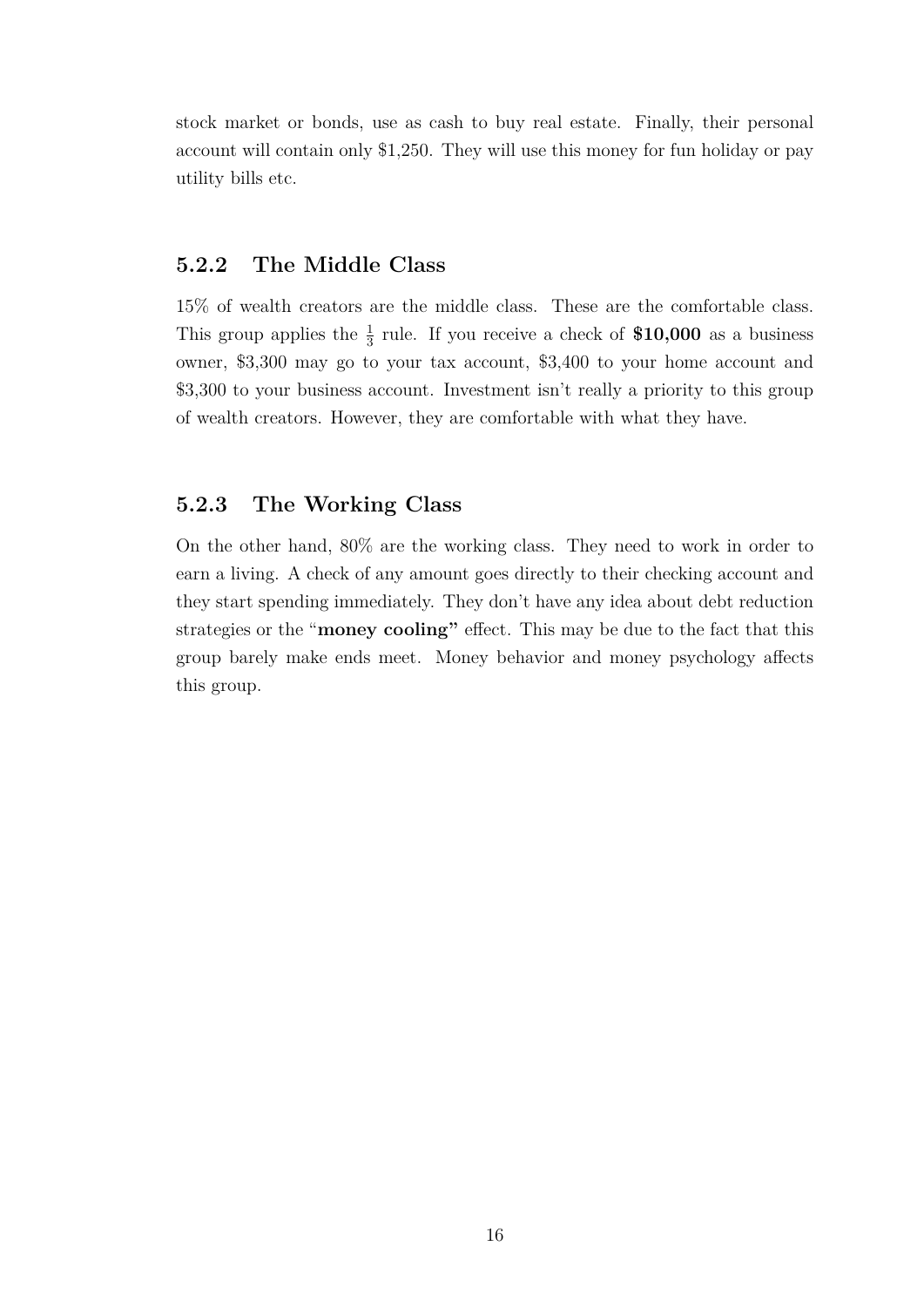# <span id="page-19-0"></span>**Conclusion**

In this article, we showed that lack of empowerment, knowledge, resource mobilization and an innovative growth mindset has the propensity of limiting growth. The creation of farms-to-market roads for development is a major concern for most developing countries. It can be challenging to think of development without a learning centre to promote education and training. A targeted framework approach is therefore needed to increase educational awareness in every village.

Teachers can be integrated either through BACDU USA sponsored-programs through Scholarships or from the Ministry. In the same vein, it is also important to create networks of library or mobile libraries. We need to teach our children not to read books for pleasure, but to gain knowledge and information. It is also important to introduce the concept of self-development through active community labor participation and youth empowerment, and engage our youths in vocational training, including IT and leadership programs to encourage healthy competition.

We also need to adopt some form of socialism in agriculture in terms of labor participation by gathering the youths to farm a particular land, and then move on to the next and so on. In a year, productivity will be greater than just a single family working on the same land every year for subsistence living. Increasing youth labor participation is important to avoid rural-urban migration.

We need to encourage agricultural diversification and good agricultural systems. Presently, too much human labor is used in the production of Cocoa. We need to train our youths to cultivate a habit of entrepreneurship and launching small businesses for themselves. Monitoring plans too are needed to develop strategies for intervention including "failed schools." We should write proposals to take advantage of development projects from the "Ministry" and International Donors.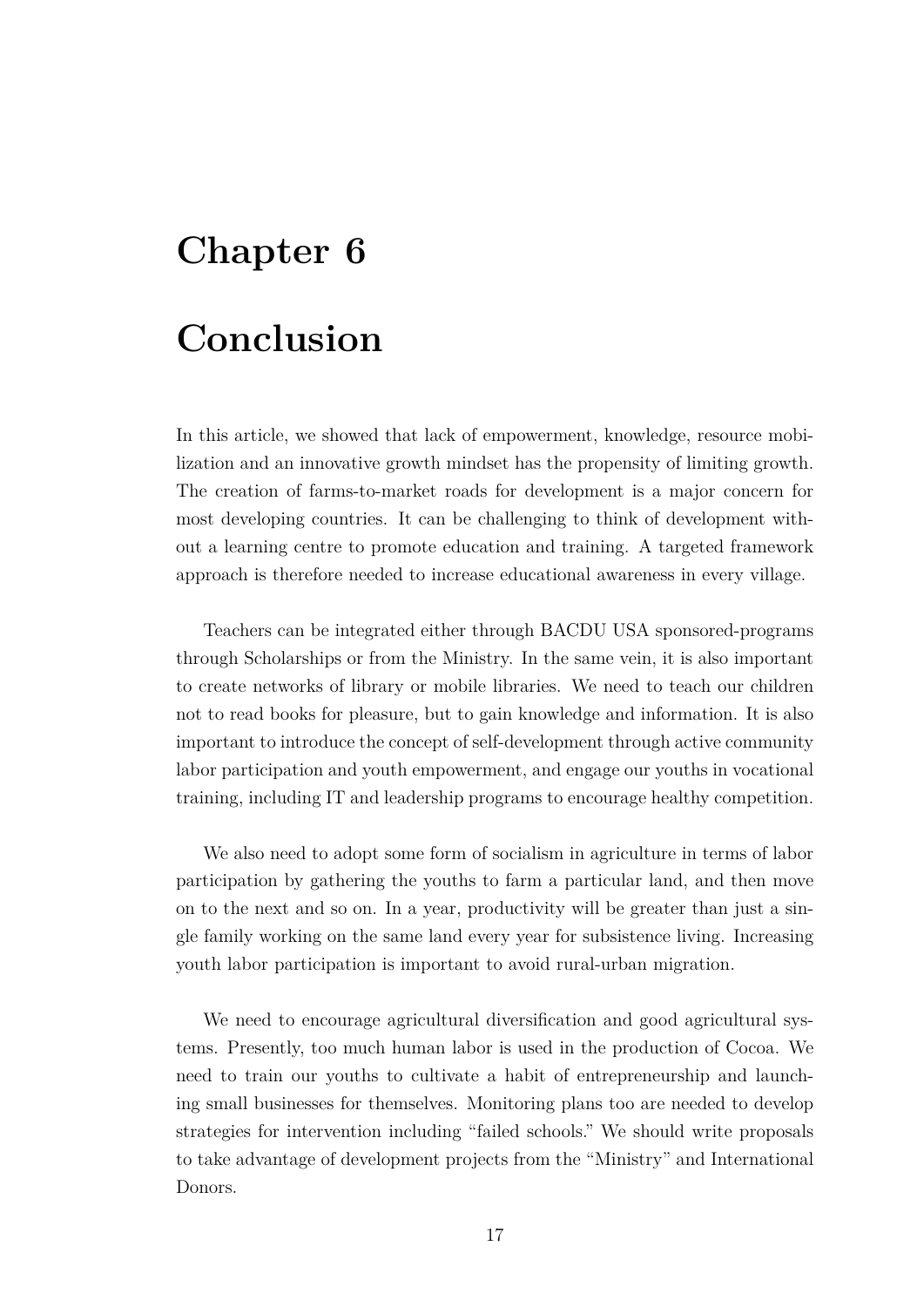# <span id="page-20-0"></span>**Resources**

### <span id="page-20-1"></span>**7.1 Saving Money**

Note that I am not responsible for the choices you make here. The decision is up to you to consider any of these cost-effective strategies. These are just resources to guide you in your financial making decisions.

- 1. Stash helps to invest small amounts of money incrementally.
	- (a)<https://www.stashinvest.com/invest>
- 2. Moneylion offers personalized advice based on your investment and spending.<https://www.moneylion.com/>
- 3. Trim is a bot that will negotiate your **cable and internet bills**.
	- (a) [https://www.asktrim.com/.](https://www.asktrim.com/)
- 4. Digit is an automated savings platform that calculates how much money you can save.<https://digit.co/>
- 5. Fundrise starter portfolio gives you the opportunity to invest in real estate for as little as \$500.
	- (a)<https://fundrise.com/investments/starter-plan>

## <span id="page-20-2"></span>**7.2 Cost-Saving**

1. Ebates is a cash-back shopping site. Get a \$10 gift card when you sign up and has over 2,500 online retailers. Sign up every member of your family and get the \$10 gift reward. Why not?<https://www.ebates.com/>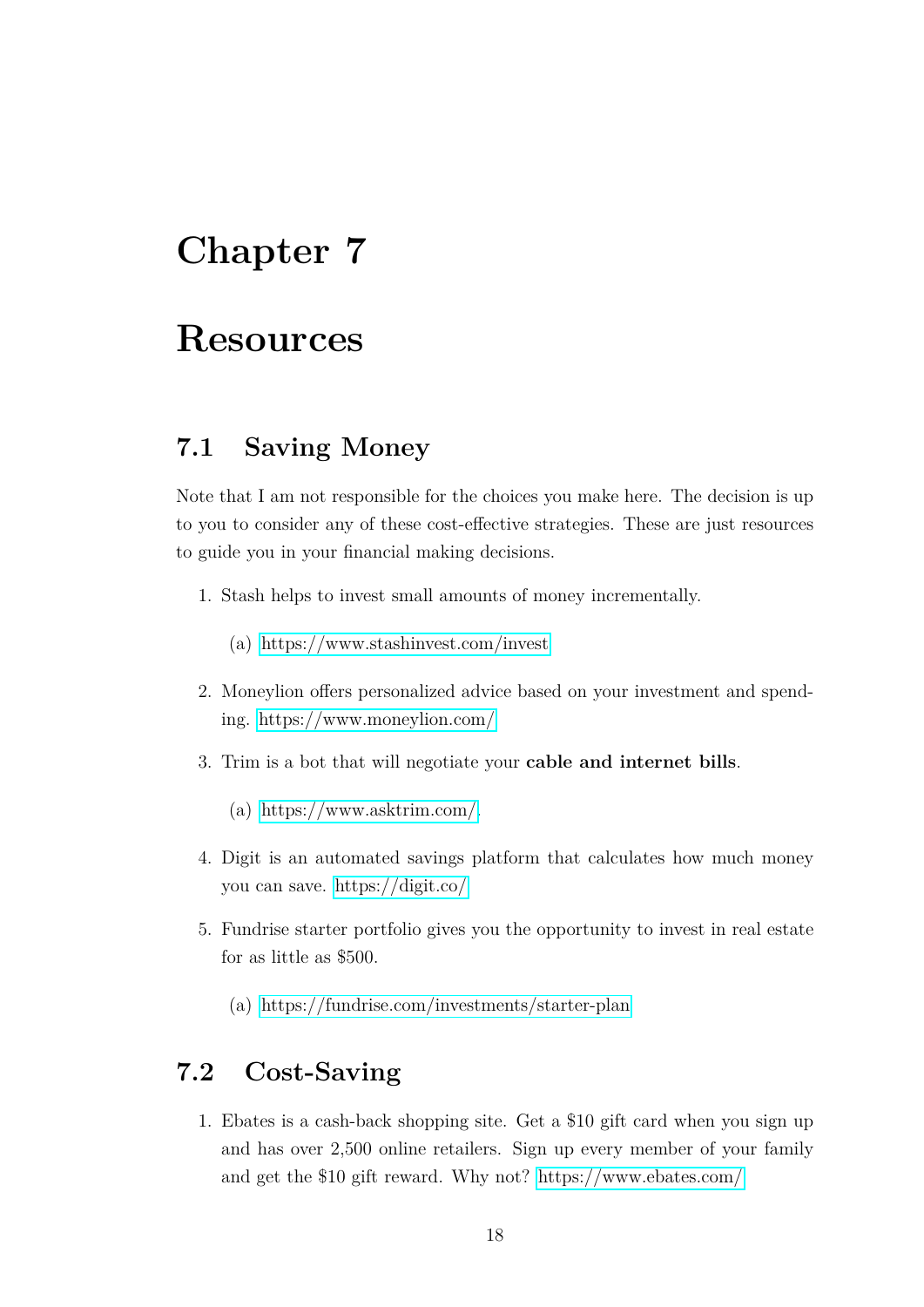- 2. Eating for less:<https://www.couponcabin.com/>
- 3. Retailmenot<https://www.retailmenot.com/>
- 4. Take control of your financing through Crown.org at:<https://www.crown.org/>
- 5. Check your credit score
	- (a) Request a free copy of your credit report at:
		- i.<https://www.annualcreditreport.com/index.action>
	- (b) Do not pay money to access your FICO score. It's also free from your bank.
- 6. Buy stuff on Groupon at:<https://www.groupon.com/>

## <span id="page-21-0"></span>**7.3 Investment Guide**

- 1. Stock Investment
	- Lincoln Financial Group has good education programs for kids:
		- (a)<https://www.lfg.com/public/individual>
	- American Funds for as low as \$50.00 per month good for children's education and investment:<https://www.capitalgroup.com/individual/>
	- Virginia<sup>529</sup> you can't have this and apply for FAFSA and you don't need to be a resident of Virginia.<https://www.virginia529.com/>
- 2. [Acorns](https://www.acorns.com/) helps to grow your money incrementally.

## <span id="page-21-1"></span>**7.4 Stocks**

- 1. It's quite tricky to invest in stocks.
	- Fid Blue Chip GR (FBGRX). This investment contains stocks from Apple, Amazon, Microsoft, Google etc.
	- Fid Fidelity Fund (FFIDX) holds stocks from most of the big companies.
- 2. Derivatives, Fid OTC Porfolio (FOCPX).